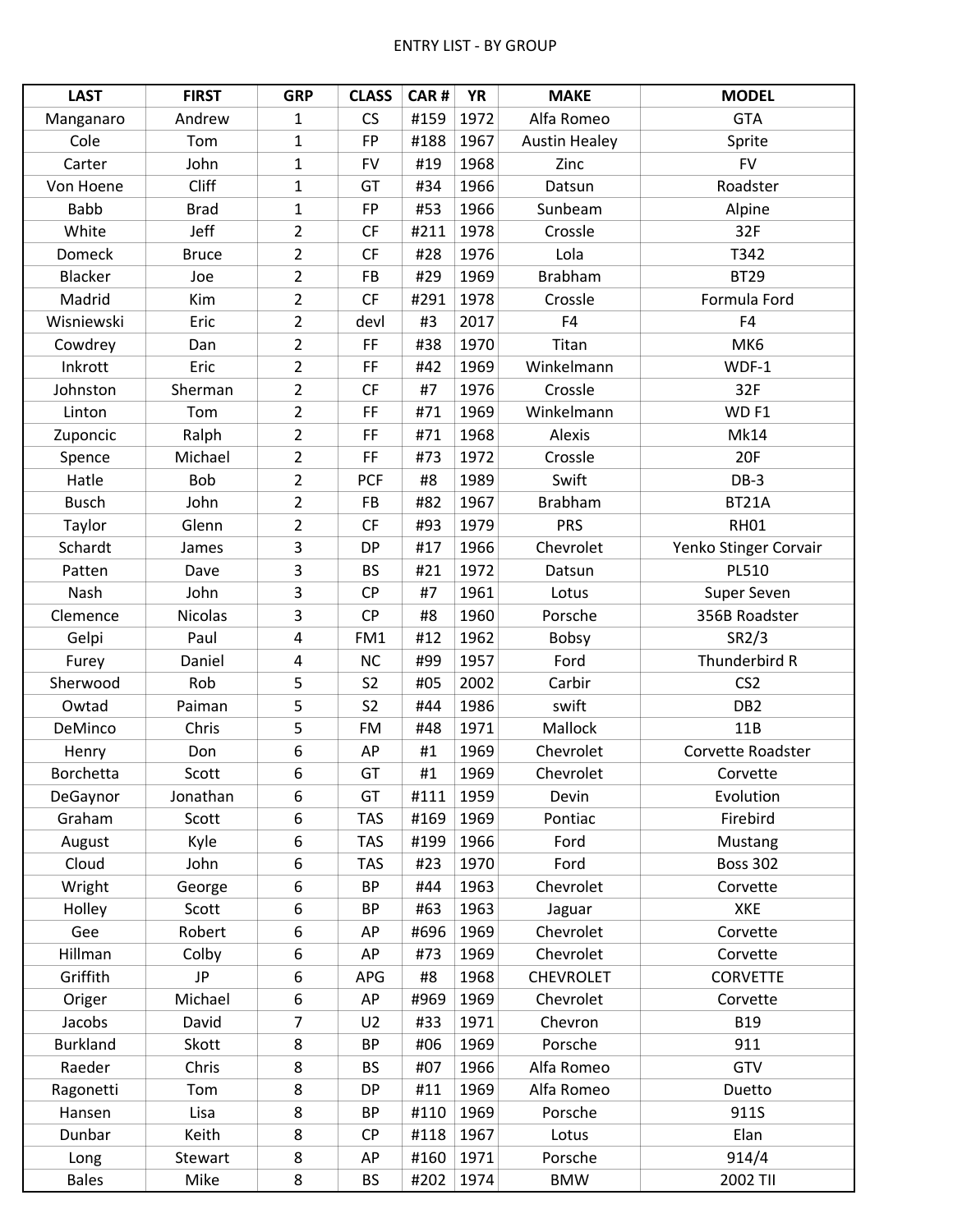| Davenport      | Rob            | 8  | <b>BS</b>       | #22  | 1972 | Alfa Romeo              | GTV                     |
|----------------|----------------|----|-----------------|------|------|-------------------------|-------------------------|
| Lenehan        | Jim            | 8  | AP              | #3   | 1976 | Porsche                 | 914/6                   |
| Maurer         | Glenn          | 8  | <b>RS</b>       | #3   | 1984 | Alfa Romeo              | GTV <sub>6</sub>        |
| Crowninshield  | Roy            | 8  | CP              | #41  | 1963 | Ginetta                 | G4                      |
| <b>Nichols</b> | Raymond        | 8  | <b>RS</b>       | #44  | 1971 | Alfa Romeo              | GTV                     |
| Rosenberg      | Russ           | 8  | <b>BS</b>       | #53  | 1976 | <b>BMW</b>              | 2002                    |
| Poseidon       | Lee            | 8  | GT              | #57  | 1966 | Alfa Romeo              | <b>GT Veloce</b>        |
| Wannagat       | Donald         | 8  | GT              | #74  | 1973 | Alfa Romeo              | GTV                     |
| Clemence       | <b>Nicolas</b> | 8  | <b>BP</b>       | #81  | 1967 | Porsche                 | 911S                    |
| Mocas          | Robert         | 8  | <b>DP</b>       | #88  | 1969 | Alfa Romeo              | Spider                  |
| Mucha          | Jacek          | 9  | F <sub>3</sub>  | #07  | 2006 | Swift                   | 16                      |
| Crow           | Stuart         | 9  | F <sub>2</sub>  | #3   | 1994 | RT                      | 41                      |
| Mirro          | John           | 9  | F <sub>3</sub>  | #33  | 2014 | Elan                    | DP08//MZR               |
| Todd           | Willy          | 10 | SC4             | #1   | 2008 | Ford                    | Fusion                  |
| Slutz          | Michael        | 10 | SC <sub>2</sub> | #14  | 1988 | Oldsmobile              | <b>Cutlass NASCAR</b>   |
| Cohen          | Colin          | 10 | <b>IGT</b>      | #15  | 2009 | Ferrari                 | 458 Challenge           |
| Cloud          | John           | 10 | SC <sub>3</sub> | #2   | 1993 | Pontiac                 | <b>Grand Prix</b>       |
| <b>Butson</b>  | Matthew        | 10 | GT4             | #24  | 2011 | Chevrolet               | Corvette                |
| Galdi          | Gregory        | 10 | GT3             | #25  | 2003 | <b>BMW</b>              | E46                     |
| Pilgrim        | Andy           | 10 | GT4             | #27  | 2019 | Porsche                 | GT4 Clubsport           |
| Rinke          | Jack           | 10 | GT4             | #33  | 2013 | Chevrolet               | Camaro                  |
| Wolff          | John           | 10 | GT4             | #38  | 1997 | Chevrolet               | Corvette T/A            |
| DeGaynor       | Jonathan       | 10 | GT3             | #4   | 1992 | Ford                    | Mustang                 |
| <b>Bartone</b> | Anthony        | 10 | GT4             | #427 | 2019 | Porsche                 | Cayman GT4 Clubsport MR |
| Borchetta      | Scott          | 10 | GT4             | #48  | 2020 | Ford                    | Mustang                 |
| Kryder         | Reed           | 10 | GT5             | #57  | 1992 | Nissan                  | 240SX                   |
| Nemechek       | Joe            | 10 | SC <sub>3</sub> | #8   | 2006 | Toyota                  | Camry                   |
| thomas         | ron            | 10 | GT3             | #91  | 2000 | Porsche                 | GT3R                    |
| Cloud          | Debbie         | 10 | SC <sub>3</sub> | #99  | 2006 | Ford                    | <b>Fusion SC</b>        |
| Huber          | David          | 11 | GTP2            | #10  | 2004 | Riley                   | Daytona Prototype       |
| Sloan          | Todd           | 11 | GTP2            | #39  | 2006 | Riley                   | Daytona Prototype       |
| Robertson      | Andrea         | 11 | GTP3            | #40  | 2006 | Ford                    | Doran GT                |
| Pawley         | Ron            | 12 | MP3             | #04  | 2004 | Lexus                   | <b>IS300</b>            |
| Dittman        | <b>Drake</b>   | 12 | MP <sub>2</sub> | #241 | 1991 | <b>BMW</b>              | 318is                   |
| Ortman         | Rick           | 12 | MP <sub>2</sub> | #26  | 1988 | Chevrolet               | Corvette                |
| Miller         | <b>Terry</b>   | 12 | MP <sub>2</sub> | #369 | 1986 | Porsche                 | 944 turbo               |
| Shepard        | <b>Tracy</b>   | 12 | MP1             | #627 | 1962 | Lotus                   | Super Seven             |
| Gelpi          | Paul           | 12 | MP1             | #78  | 1958 | Jaguar                  | <b>XK150</b>            |
| Schardt        | Steve          | 12 | MP3             | #94  | 1994 | <b>BMW</b>              | 328                     |
| <b>Hillis</b>  | Craig          | 12 | MP <sub>2</sub> | #98  | 1992 | Porsche                 | 968                     |
| Hale           | David          | 5a | VS <sub>2</sub> | #30  | 1985 | Lola                    | T598                    |
| Baughman       | Jason          | 5a | VS <sub>2</sub> | #66  | 1987 | Swift                   | DB <sub>2</sub>         |
| Baxter         | Robert         | 5b | <b>BSR</b>      | #1   | 1976 | <b>Bobsy</b>            | SR <sub>7</sub>         |
| Baughman       | David          | 5b | <b>MSR</b>      | #25  | 2021 | <b>SCCA Enterprises</b> | Spec Racer Ford         |
| Ross           | Malcolm        | 5b | <b>FM</b>       | #69  | 1965 | Lotus                   | 23 <sub>b</sub>         |
| <b>Berg</b>    | Alex           | F4 | F4              | #08  |      | Ligier                  | F4                      |
| Aust           | Madison        | F4 | F4              | #09  |      | Ligier                  | F4                      |
| Barker         | Ethan          | F4 | F4              | #12  |      | Ligier                  | F4                      |
| Durst          | Tyke           | F4 | F4              | #17  |      | Ligier                  | F4                      |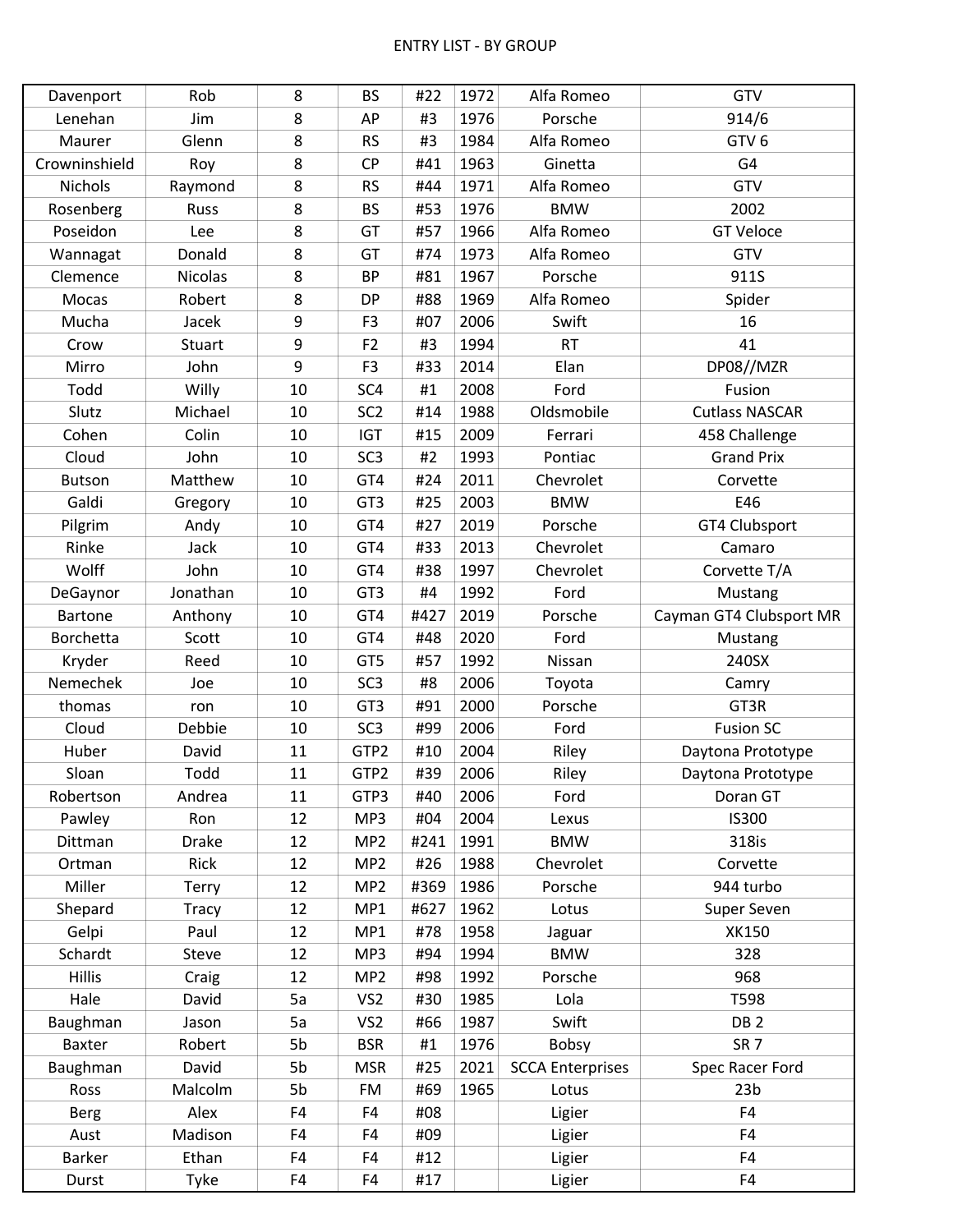| Westling         | Oliver           | F4         | F4            | #2   |      | Ligier  | F4                   |
|------------------|------------------|------------|---------------|------|------|---------|----------------------|
| Cáceres          | Maite            | F4         | F4            | #21  |      | Ligier  | F4                   |
| Flores           | Arturo           | F4         | F4            | #22  |      | Ligier  | F4                   |
| Bolen            | Jacob            | F4         | F4            | #25  |      | Ligier  | F4                   |
| <b>Boyiadzis</b> | Michael          | F4         | F4            | #3   |      | Ligier  | F4                   |
| Morris           | Bryson           | F4         | F4            | #39  |      | Ligier  | F4                   |
| Brown            | Seth             | F4         | F4            | #4   |      | Ligier  | F4                   |
| Christensen      | Matt             | F4         | F4            | #45  |      | Ligier  | F4                   |
| Isambard         | Alan             | F4         | F4            | #53  |      | Ligier  | F4                   |
| Fecury           | Lucas            | F4         | F4            | #55  |      | Ligier  | F4                   |
| Hughes           | Lochie           | F4         | F4            | #6   |      | Ligier  | F4                   |
| Shehan           | Ryan             | F4         | F4            | #66  |      | Ligier  | F4                   |
| Morey IV         | Albert           | F4         | F4            | #7   |      | Ligier  | F4                   |
| Fonseca          | Gabriel          | F4         | F4            | #76  |      | Ligier  | F4                   |
| Castro           | Andre            | F4         | F4            | #8   |      | Ligier  | F4                   |
| Bennett          | Carl             | F4         | F4            | #9   |      | Ligier  | F4                   |
| St-Jean          | Louka            | F4         | F4            | #98  |      | Ligier  | F4                   |
| Gutiérrez        | Rodrigo          | <b>FR</b>  | <b>FR</b>     | #10  |      | Ligier  | <b>FR</b>            |
| Tavella          | Dylan            | <b>FR</b>  | <b>FR</b>     | #14  |      | Ligier  | <b>FR</b>            |
| Christodoulou    | Nico             | <b>FR</b>  | <b>FR</b>     | #22  |      | Ligier  | <b>FR</b>            |
| Janzen           | Kevin            | <b>FR</b>  | <b>FR</b>     | #24  |      | Ligier  | <b>FR</b>            |
| Clark            | Mackenzie        | <b>FR</b>  | <b>FR</b>     | #25  |      | Ligier  | <b>FR</b>            |
| Hyman            | Raoul            | <b>FR</b>  | <b>FR</b>     | #27  |      | Ligier  | <b>FR</b>            |
| Persing          | <b>Nick</b>      | <b>FR</b>  | <b>FR</b>     | #29  |      | Ligier  | <b>FR</b>            |
| Bowlsbey         | Hayden           | <b>FR</b>  | <b>FR</b>     | #3   |      | Ligier  | <b>FR</b>            |
| Alder            | Jason            | <b>FR</b>  | <b>FR</b>     | #77  |      | Ligier  | <b>FR</b>            |
| Yardley          | Ryan             | <b>FR</b>  | <b>FR</b>     | #78  |      | Ligier  | <b>FR</b>            |
| Kirby            | Alex             | <b>FR</b>  | <b>FR</b>     | #8   |      | Ligier  | <b>FR</b>            |
| <b>Becklin</b>   | Cooper           | <b>FR</b>  | <b>FR</b>     | #91  |      | Ligier  | <b>FR</b>            |
| Kacic            | Marco            | <b>FR</b>  | <b>FR</b>     | #95  |      | Ligier  | <b>FR</b>            |
| Ramanan          | Athreya          | <b>FR</b>  | <b>FR</b>     | #96  |      | Ligier  | <b>FR</b>            |
| andor            | kovacs           | IGT        | GT4.0         | #003 | 2018 | porsche | 991.2                |
| Ed               | Wheatley         | <b>IGT</b> | GT3.8         | #02  | 2017 | Porsche | 991.1                |
| marcel           | fayen            | IGT        | GT4.0         | #03  | 2019 | Porsche | 991.2                |
| <b>Brant</b>     | Giere            | IGT        | GT3.8         | #056 | 2016 | Porsche | 991 cup              |
| Frank            | Vitiello         | IGT        | GT4.0         | #10  | 2019 | Porsche | 911 GT3 Cup Car      |
| Maria            |                  | IGT        | <b>CAY3.8</b> |      | 2020 | Porsche | Cayman GT4 Clubsport |
|                  | Mejia            |            |               | #11  |      |         |                      |
| Quirt            | Smith            | <b>IGT</b> | <b>CAY3.8</b> | #111 | 2020 | Porsche | Cayman               |
| Jeffrey          | Freeman          | IGT        | GT3.8         | #116 | 2013 | Porsche | GT3 Cup              |
| Chris            | Ruppel           | <b>IGT</b> | CAY4.0        | #119 | 2013 | Porsche | Cayman Clubsport     |
| Colin            | Cohen            | IGT        | F458          | #15  | 2009 | Ferrari | 458 Challenge EVO    |
| Juan             | Fayen            | IGT        | <b>F488GT</b> | #17  | 2021 | Ferrari | 488 evo              |
| James            | Hamman           | <b>IGT</b> | GT3.8         | #176 | 2014 | Porsche | 991                  |
| <b>TOMAS</b>     | <b>BALLESTER</b> | IGT        | GT3.8         | #188 | 2015 | Porsche | 911.1 GT3            |
| Javier           | Ripoll           | <b>IGT</b> | GT3.8         | #191 | 2014 | Porsche | GT3 Cup 991.1        |
| <b>Brian</b>     | <b>Hicks</b>     | IGT        | GT3.8         | #22  | 2016 | Porsche | GT3 Cup              |
| Todd             | Sloan            | IGT        | GT4.1         | #25  | 2015 | Porsche | GT3 Cup              |
| Robert           | Wisen            | IGT        | GT3.8         | #27  | 2016 | Porsche | GT3                  |
| Jody             | Miller           | IGT        | GT3.8         | #3   | 2015 | Porsche | GT3Cup               |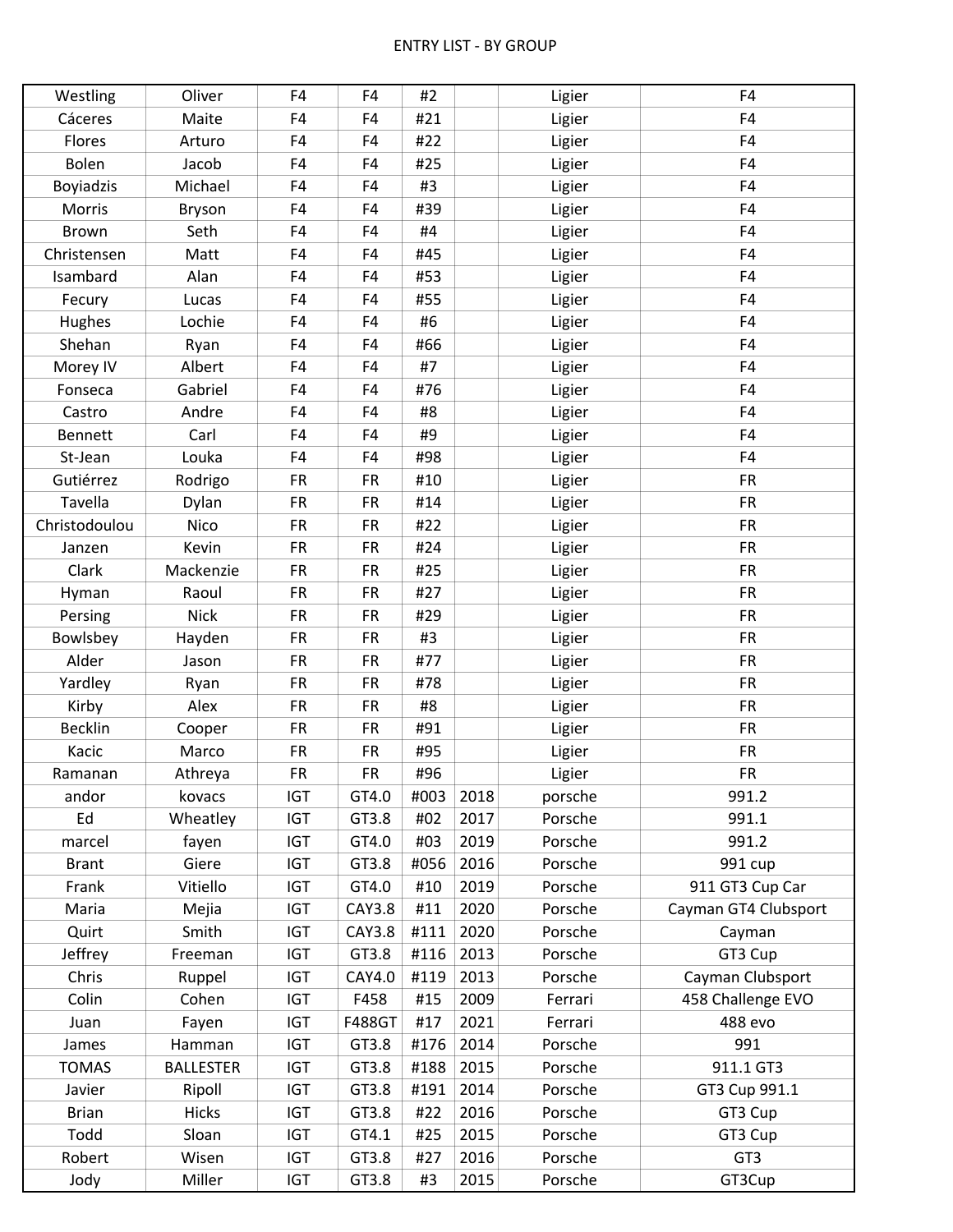| <b>Brad</b>    | <b>Blum</b>    | <b>IGT</b>      | GT3.8           | #32  | 2006 | Porsche   | 997 GT3 Cup             |
|----------------|----------------|-----------------|-----------------|------|------|-----------|-------------------------|
| Michael        | Clark          | <b>IGT</b>      | <b>CAY3.8</b>   | #33  | 2019 | Porsche   | GT4 Clubsport           |
| Andy           | Pilgrim        | IGT             | <b>CAY3.8</b>   | #4   | 2019 | Porsche   | Cayman GT4 Clubsport MR |
| Lukas          | Pank           | <b>IGT</b>      | GT3.8           | #40  | 2010 | Porsche   | GT3 Cup                 |
| <b>Nicklas</b> | Pank           | <b>IGT</b>      | GT3.6           | #41  | 2008 | Porsche   | GT3 Cup                 |
| Tom            | <b>PANK</b>    | <b>IGT</b>      | GT4.R           | #42  | 2013 | Porsche   | GT3 Cup                 |
| Anthony        | <b>Bartone</b> | <b>IGT</b>      | <b>CAY3.8</b>   | #427 | 2019 | Porsche   | Cayman GT4 Clubsport MR |
| <b>Brady</b>   | Behrman        | <b>IGT</b>      | GT3.8           | #428 | 2016 | Porsche   | GT3 Cup                 |
| Michael        | Martin         | <b>IGT</b>      | <b>CAY3.8</b>   | #5   | 2020 | Porsche   | Cayman                  |
| Edward         | <b>Baus</b>    | IGT             | GT3.8           | #52  | 2015 | Porsche   | GT3 Cup                 |
| Nicholas       | Groombridge    | <b>IGT</b>      | GT3.8           | #56  | 2014 | Porsche   | 991.1                   |
| David          | Tuaty          | <b>IGT</b>      | GT4,1           | #68  | 2017 | Porsche   | 991.2                   |
| Mike           | Ward           | <b>IGT</b>      | <b>CAY3.8</b>   | #711 | 2019 | Porsche   | Cayman - GT4            |
| Stephen        | Hamman         | <b>IGT</b>      | GT4.0           | #72  | 2017 | Porsche   | 991.2 GT3 Cup           |
| Nicholas       | Karangelen     | <b>IGT</b>      | GT3.6           | #76  | 2008 | Porsche   | GT3 Cup                 |
| Mark           | Mathys         | <b>IGT</b>      | GT4.1           | #77  | 2019 | Porsche   | GT3CUP                  |
| Tim            | Haines         | <b>IGT</b>      | GT4.0           | #789 | 2009 | Porsche   | 997                     |
| PJ             | Hyett          | <b>IGT</b>      | GT4.R           | #80  | 2020 | Porsche   | 991.2 GT3-R             |
| David          | Willens        | <b>IGT</b>      | GT3.8           | #981 | 2016 | Porsche   | GT3 Cup                 |
| Scott          | Zdanis         | <b>IGT</b>      | GT4.0           | #99  | 2017 | Porsche   | GT3 Cup                 |
| Madsen         | Eric           | Mazda           | <b>NB</b>       | #13  | 1995 | Mazda     | Miata                   |
| Schommer       | <b>Brian C</b> | Mazda           | <b>NA</b>       | #211 | 1992 | Mazda     | Miata                   |
| Webster        | Steve          | Mazda           | <b>NA</b>       | #22  | 1990 | Mazda     | Miata                   |
| Maier          | Ben            | Mazda           | TBA             | #67  | 2003 | Mazda     | Spec Miata              |
| Haines         | Timothy        | TBA             | TBA             | #789 | 2009 | Porsche   | 997                     |
| Hyett          | PJ             | TBA             | TBA             | #80  | 2020 | Porsche   | GT3R                    |
| Archer         | Dylan          | <b>Trans Am</b> | TA <sub>2</sub> | #0   |      | Ford      | Mustang                 |
| Cope           | Derrike        | <b>Trans Am</b> | <b>TA</b>       | #00  |      | Chevrolet | Camaro                  |
| <b>Barkau</b>  | Rhett          | <b>Trans Am</b> | TA <sub>2</sub> | #01  |      | Dodge     | Challenger              |
| <b>McManus</b> | Ryan           | Trans Am        | <b>TA</b>       | #07  |      | Chevrolet | Corvette                |
| Parent         | Matt           | <b>Trans Am</b> | TA <sub>2</sub> | #14  |      | Ford      | Mustang                 |
| Keeler         | Ike            | <b>Trans Am</b> | TA <sub>2</sub> | #15  |      | Ford      | Mustang                 |
| Gallaugher     | Jim            | Trans Am        | TA <sub>2</sub> | #16  |      | Ford      | Mustang                 |
| Chocron        | Jose           | Trans Am        | <b>TA</b>       | #17  |      | Chevrolet | Corvette                |
| Grala          | Kaz            | Trans Am        | <b>TA</b>       | #2   |      | Dodge     | Challenger              |
| Dyson          | Chris          | <b>Trans Am</b> | <b>TA</b>       | #20  |      | Ford      | Mustang                 |
| Goikhberg      | Misha          | Trans Am        | TA <sub>2</sub> | #20  |      | Chevrolet | Camaro                  |
| Masaood        | Humaid         | Trans Am        | <b>TA</b>       | #21  |      | Ford      | Mustang                 |
| Cook           | Chris          | <b>Trans Am</b> | TA <sub>2</sub> | #21  |      | Chevrolet | Camaro                  |
| Hitt           | Kerry          | Trans Am        | <b>TA</b>       | #22  |      | Chevrolet | Camaro                  |
| Young          | Ty             | Trans Am        | TA <sub>2</sub> | #22  |      | Ford      | Mustang                 |
| Ruman          | Amy            | Trans Am        | <b>TA</b>       | #23  |      | Chevrolet | Corvette                |
| Vogt           | Curt           | Trans Am        | TA <sub>2</sub> | #23  |      | Ford      | Mustang                 |
| Merrill        | Thomas         | Trans Am        | TA <sub>2</sub> | #26  |      | Ford      | Mustang                 |
| <b>Norris</b>  | Eric           | Trans Am        | TA <sub>2</sub> | #27  |      | Chevrolet | Camaro                  |
| Mosack         | Connor         | Trans Am        | TA <sub>2</sub> | #28  |      | Ford      | Mustang                 |
| Lucas          | Seth           | Trans Am        | GT              | #29  |      | Audi      | R <sub>8</sub>          |
| Wlostowski     | Adrian         | Trans Am        | TA <sub>2</sub> | #3   |      | Ford      | Mustang                 |
| Abbate         | Michele        | Trans Am        | TA <sub>2</sub> | #30  |      | Ford      | <b>Mustang</b>          |
|                |                |                 |                 |      |      |           |                         |